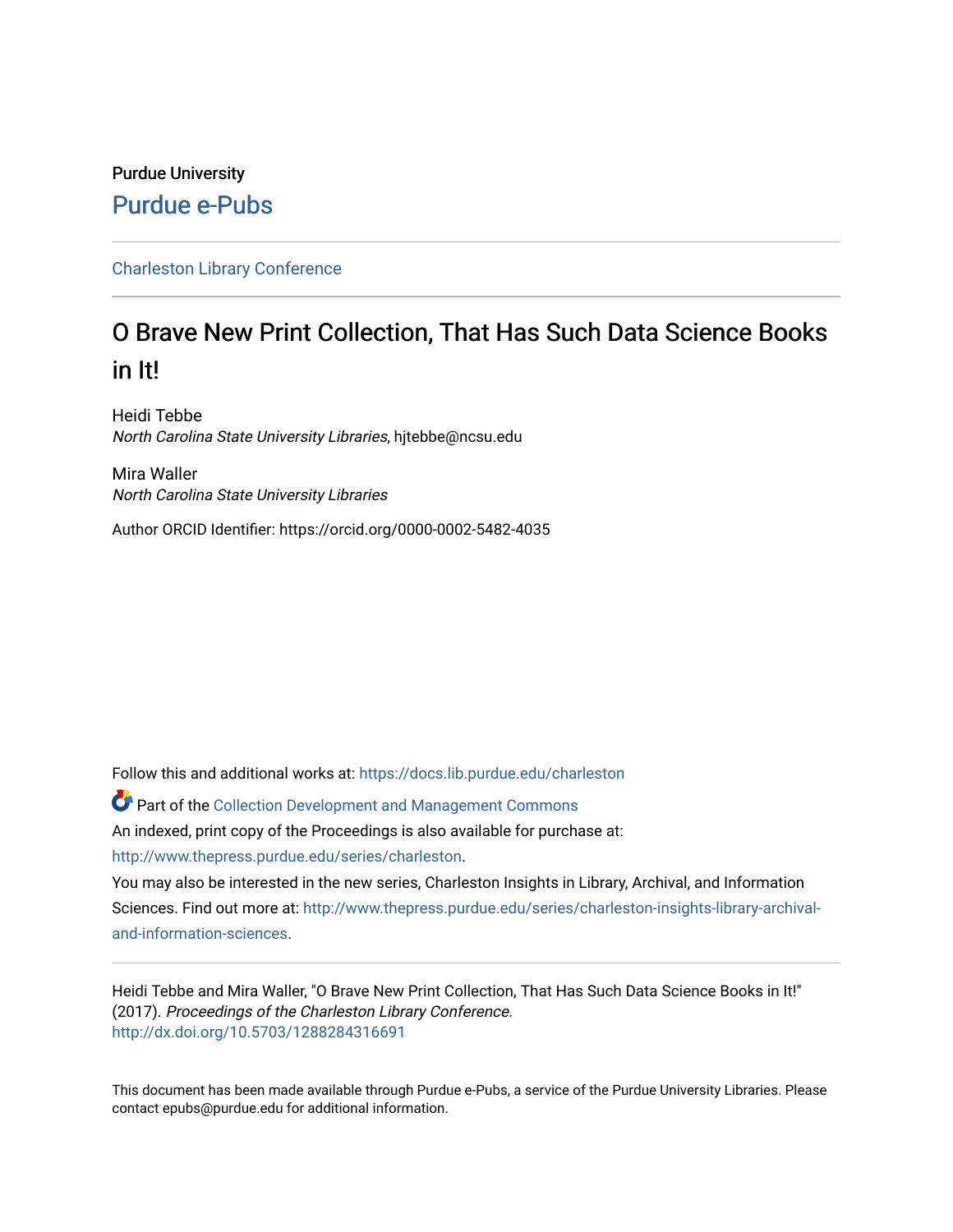# **O Brave New Print Collection, That Has Such Data Science Books in It!**

*Heidi J. Tebbe, North Carolina State University Libraries Mira Waller, North Carolina State University Libraries*

#### **Abstract**

The field of data science exists at the intersection of several disciplines, including statistics, social science, information science, computer science, and visualization. This can make collection development for data science challenging, but it's a field that has become increasingly important in industry and academia. Data scientists, and increasingly researchers, academics, and others, work with large amounts of data, complex computation, and data visualization to solve real-world problems. Those working in or studying data science may need to learn new skills and tools to be successful.

North Carolina State University (NCSU) recognizes the importance of this growing field, as shown in the establishment of the Data Science Initiative (DSI); courses taught by faculty in computer science, statistics, advanced analytics, and management; and research conducted at interdisciplinary centers and institutes.

This poster session will describe how librarians from the Collections & Research Strategy department at NCSU Libraries conducted a project to build a niche data science print collection. Information shared in the poster will include the sources that were used to compile an initial list of books, including recommendations from fellow librarians, a curated GOBI notification, websites, suggested reading lists, and course syllabi. Criteria for narrowing this initial list will be provided. The poster will also show an analysis of how this collection overlaps with more established collection areas.

## **Wherefore Data Science?**

The field of data science exists at the intersection of several disciplines, including statistics, social science, information science, computer science, and visualization. This can make collection development for data science challenging, since purchasing systems and protocols for libraries are based upon discipline- and domain-specific classifications. Data science spans several of the main classes of the Library of Congress Classification system, requiring more nuanced and frequent human intervention to ensure that content and materials are appropriately purchased. Despite the collecting challenge presented by data science's interdisciplinary nature, it is a field that has become increasingly important in industry and academia and is thus an important field to consider for our collections.

Both human- and machine-created data continue to grow at a rapid rate, "doubling in size every two years" (Turner, 2014). In order to analyze and work with these increasingly large sets of data, new technologies and systems are being created. Data scientists, researchers, academics, and others work with large amounts of data, complex computation, and data visualization to advance science and scholarship while solving real-world problems. Those working in or studying data science may need to learn new skills and tools to be successful.

North Carolina State University recognizes the importance of this growing field, as shown in the establishment of the Data Science Initiative (DSI) in 2014. The DSI was "sponsored by the Office of Research, Innovation and Economic Development at NC State University to create a nationally recognized hub of excellence in data science and analytics" ("About: Data Science Initiative [DSI]," n.d.). The importance of data science at NC State University is also demonstrated by research conducted at interdisciplinary centers and institutes and courses taught by faculty in computer science, statistics, advanced analytics, and management.

# **E-Preferred (Usually)**

NCSU Libraries operates on an electronic preferred approval plan with electronic purchasing priorities, meaning that we prefer to purchase electronic books in most cases. However, the format focus of this niche data science book collection is print for a number of reasons. The collection was originally created for inclusion in a renovated physical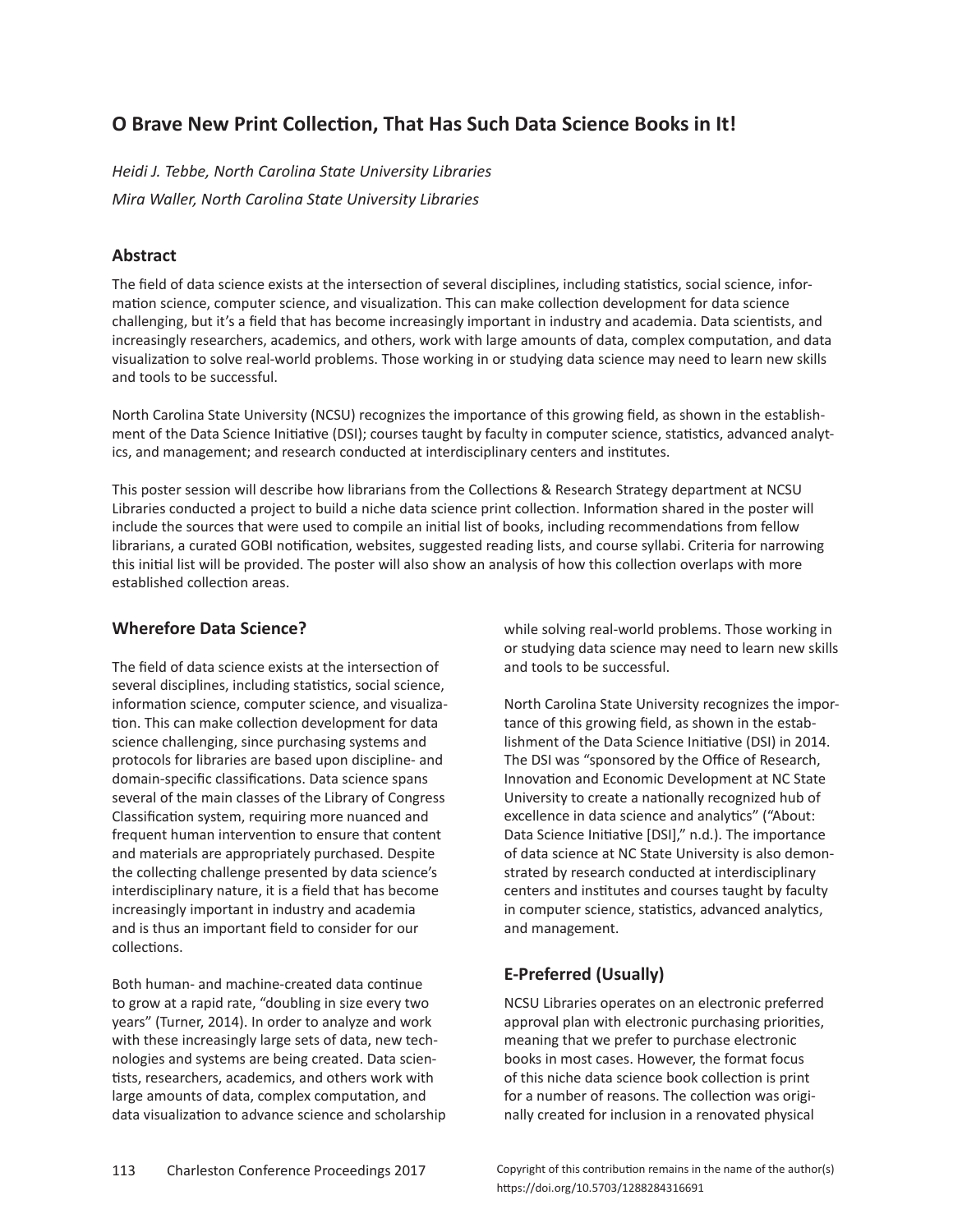location to highlight both the space and the books. Since we also get requests for print books in related subject areas such as statistics and mathematics, we believed this would be a great way to show our understanding of users' needs and desires to read and reference certain kinds of texts in print. The print collection would also be easy to access as a quick reference point. Additionally, this collection could be used to showcase our support of the growing importance of data science and help to reinforce the alignment of a particular space as a data experience hub in the Libraries.

#### **Our Process**

In the spring semester of 2016, we were asked to create a data science print collection with an allocation of \$5,000. Our first objective was to create a broad set of criteria for the collection. As part of this process, we started with a very large set of keywords, narrowed down to the following: data viz; dashboards; web scraping, python; altmetrics; big data; big data analytics; big data, data science, management; business data science; code art; comics/ viz; data—private vs. public; data analysis, physics; data analysis as art; data analysis; predictive analysis; data analytics; data and research ethics; data and text viz; data fundamentals; data management; and data, general. We also indicated areas that we would not include, such as big data infrastructure, and areas that we would review on a case by case basis, such as books geared toward a librarian audience. Since we already have strong collections in some areas, such as statistics, mathematics, business, computer science, and human medicine/biomedical, we made sure to touch base with the selectors responsible for those areas.

In order to cast a wide net for the collection, we searched for potential books using both internal and external sources. Since data science spans a number of different disciplines, we solicited recommendations from librarians whose collection responsibilities touched upon data science. We also reached out to noncollections librarians whose responsibilities included aspects of data science such as visualization or programming. In addition to checking with internal experts, we searched through websites about data science, combed through subject and recommendation lists on Amazon and Goodreads, and reviewed syllabi for data science courses and programs. We used EBSCO's GOBI Library Solutions to set up a notification scoped to new books in data science. Since our fund codes were too broad to

be used in setting up the notification, and GOBI did not have an interdisciplinary topic for data science, we had to create our notification using subject terms. The terms we used included data mining, information visualization, big data and visualization, data protection, data structures, and distributed processing.

Based upon our criteria, we created an initial list of books for review. We removed books from this initial list that the libraries already owned in print. We did not remove books that we already owned in an electronic format (about one-third of the books on our initial list). Once we had refined our list, we associated each book with an existing fund code. Then we sent the list to our Acquisitions & Discovery department for purchase. As part of the cataloging process, a unique identifier was added to the catalog records in order to internally identify books in the collection.

## **The Collection**

The initial list of data science monographs included 133 books, of which 75 books were actually purchased. The books span the collecting areas of 7 selectors and the following 16 subject fund codes:

- Computing & Electronics
- General Science
- General Humanities & Social Sciences
- **Economics**
- Library Science
- Statistics
- Business Management
- Education
- Language & Linguistics
- **Mathematics**
- Psychology
- Graphic & Information Design
- Industrial Design
- General Technology
- Human Communication
- **Physics**

The books can be roughly divided into four categories: